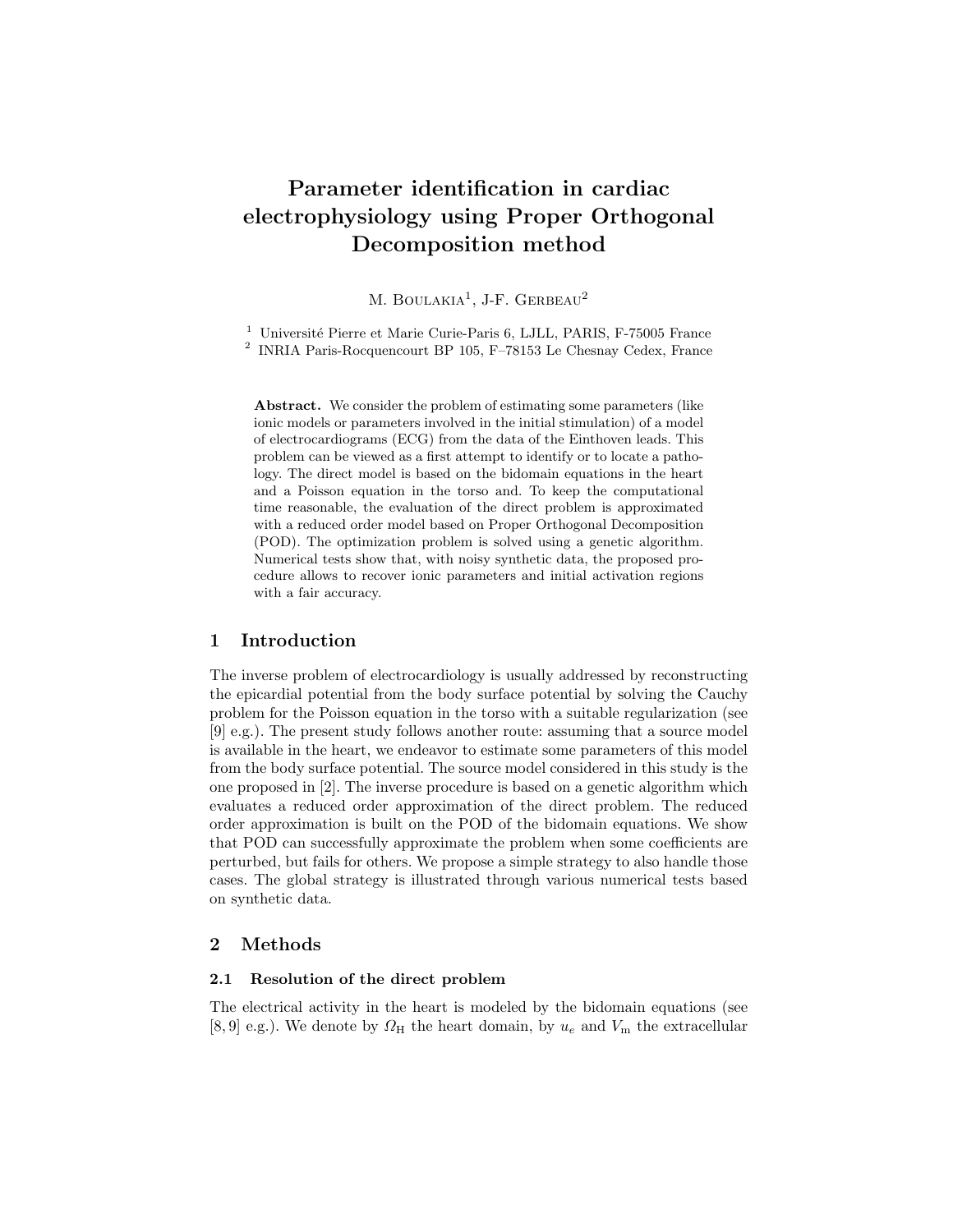potential and the transmembrane potential and by  $\sigma_i$  and  $\sigma_e$  the intra- and extracellular conductivity tensors. Thus we have in  $\Omega_{\rm H}$ 

$$
A_{\rm m}\left(C_{\rm m}\frac{\partial V_{\rm m}}{\partial t} + I_{\rm ion}(V_{\rm m},w)\right) - \mathrm{div}(\boldsymbol{\sigma}_{\rm i}\boldsymbol{\nabla}V_{\rm m}) - \mathrm{div}(\boldsymbol{\sigma}_{\rm i}\boldsymbol{\nabla}u_{\rm e}) = A_{\rm m}I_{\rm app}
$$
  
 
$$
-\mathrm{div}((\boldsymbol{\sigma}_{\rm i} + \boldsymbol{\sigma}_{\rm e})\boldsymbol{\nabla}u_{\rm e}) - \mathrm{div}(\boldsymbol{\sigma}_{\rm i}\boldsymbol{\nabla}V_{\rm m}) = 0,
$$
 (1)

where  $A_m$  is the rate of membrane area per volume unit and  $C_m$  the membrane capacitance per area unit. The term  $I_{\text{ion}}(V_m, w)$  represents the ionic current across the membrane which depends on  $V_m$  and  $w$ , and  $I_{app}$  is a given source function. The dynamics of the ionic variable  $w$  and the ionic current  $I_{\text{ion}}$  are described by the phenomenological two-variable model [5]. It is given by

$$
I_{\text{ion}}(V_{\text{m}}, w) = -\frac{w}{\tau_{\text{in}}} \frac{(V_{\text{m}} - V_{\text{min}})^2 (V_{\text{max}} - V_{\text{m}})}{V_{\text{max}} - V_{\text{min}}} + \frac{1}{\tau_{\text{out}}} \frac{V_{\text{m}} - V_{\text{min}}}{V_{\text{max}} - V_{\text{min}}},
$$
  

$$
\partial_t w = -g(V_{\text{m}}, w) = -\begin{cases} \frac{w}{\tau_{\text{open}}} - \frac{1}{\tau_{\text{open}} (V_{\text{max}} - V_{\text{min}})^2} & \text{if} \quad V_{\text{m}} < V_{\text{gate}}, \\ \frac{w}{\tau_{\text{close}}} & \text{if} \quad V_{\text{m}} > V_{\text{gate}}, \end{cases}
$$
(2)

where  $\tau_{\text{in}}$ ,  $\tau_{\text{out}}$ ,  $\tau_{\text{open}}$ ,  $\tau_{\text{close}}$ ,  $V_{\text{gate}}$ ,  $V_{\text{min}}$ ,  $V_{\text{max}}$  are given parameters.

In the domain outside the heart region, denoted  $\Omega_T$ , the electrical potential  $u<sub>T</sub>$  is solution of the equation:

$$
\operatorname{div}(\boldsymbol{\sigma}_{\mathrm{T}}\boldsymbol{\nabla}u_{\mathrm{T}})=0, \quad \text{in} \quad \Omega_{\mathrm{T}}, \quad \boldsymbol{\sigma}_{\mathrm{T}}\boldsymbol{\nabla}u_{\mathrm{T}}\cdot\boldsymbol{n}=0, \quad \text{on} \quad \Gamma_{\mathrm{ext}}, \tag{3}
$$

where  $\Gamma_{\rm ext}$  is the external boundary of the torso. The two problems are weakly coupled, following the procedure explained in [2]. Differences of potentials on standard points of  $\Gamma_{ext}$  define the ECG (Figure 1, left). For the sake of simplicity, another domain  $\Omega_{\rm H}$ , consisting of a parallelepiped, will also be considered in the following (Figure 1, right). The model is discretized in space with a finite element method and in time by combining a second order BDF implicit scheme with an explicit treatment of the ionic current.

## 2.2 Optimization method

Our objective is to identify the values of some parameters, like ionic parameters or parameters linked to the initial stimulation. To do so, we minimize a cost function corresponding to the norm of the difference between a reference ECG and the ECG obtained for a given value of the parameters. In this preliminary study, the reference ECGs are all "synthetic" which means that they are generated by the model itself. Let  $n \in \mathbb{N}^*$  be the number of parameters and  $\theta \in \mathbb{R}^n$ the vector of parameters we are looking for in a subset  $I$  of  $\mathbb{R}^n$ . The subset  $I$  is given by  $I_1 \times \cdots \times I_n$  where  $I_j$  is an interval where the value  $\theta_j$  is assumed to be. The following cost function is minimized

$$
J(\theta) = \delta t \sum_{i=1}^{N_T} |V_{\rm I}(t_i) - V_{\rm I,ref}(t_i)|^2 + |V_{\rm II}(t_i) - V_{\rm II,ref}(t_i)|^2 + |V_{\rm III}(t_i) - V_{\rm III,ref}(t_i)|^2
$$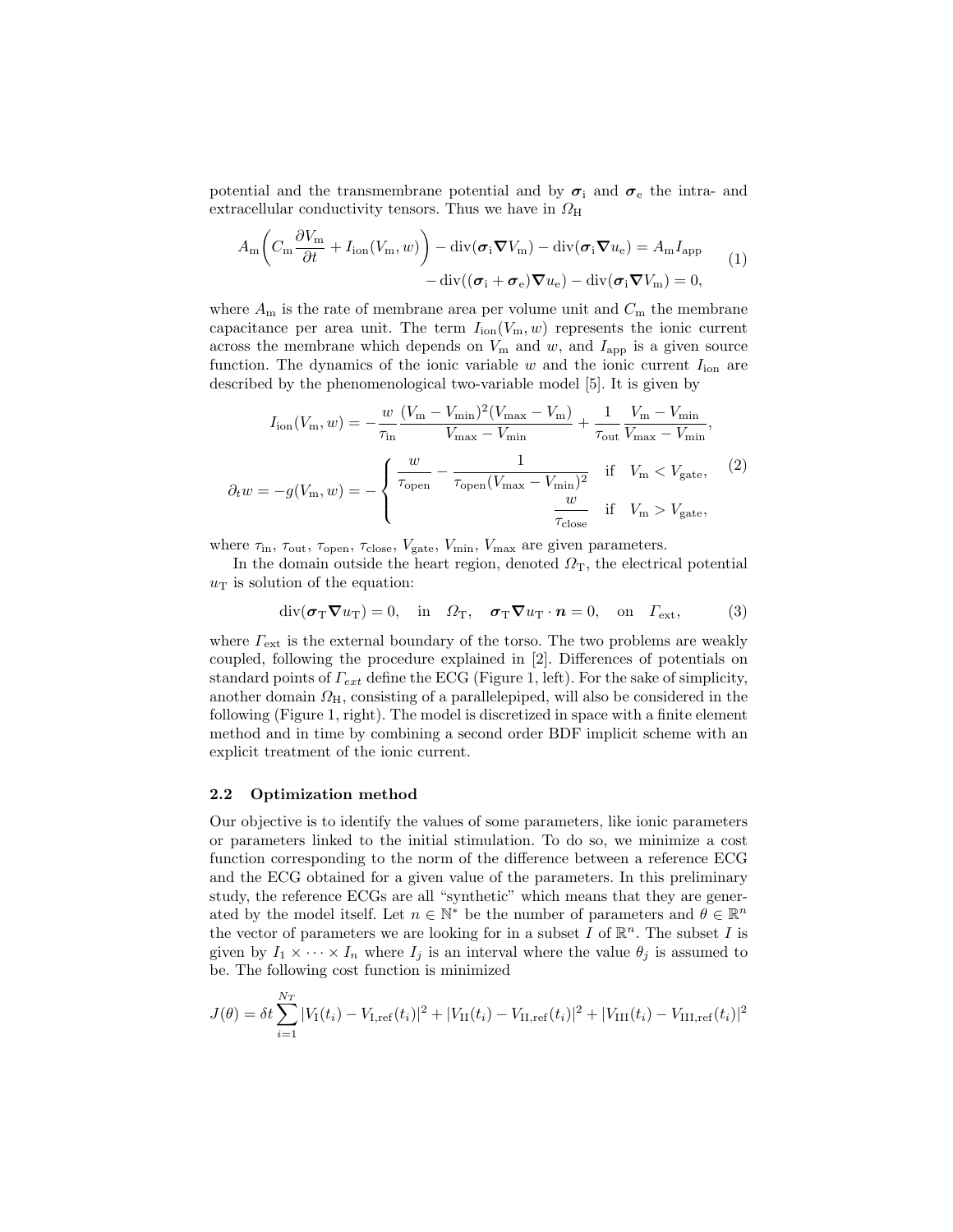

Fig. 1. Two representative pictures of the simulations run in this study. Left: hearttorso coupling and Einthoven I lead ECG. Right: schematic configuration used for the identification of the initial activation point

with respect to  $\theta \in I$ , where  $V_I$ ,  $V_{II}$  and  $V_{III}$  are the three Einthoven leads given by the simulation for the value  $\theta$  of the parameters and  $V_{\text{I,ref}}$ ,  $V_{\text{II,ref}}$  and  $V_{\text{III,ref}}$ are the Einthoven leads of the reference ECG. An alternative in the definition of J is to consider the twelve standard leads instead of the three Einthoven leads. Numerical tests give similar results for these two choices of cost function.

The optimization problem is solved using a genetic algorithm (we refer for example to [3]). This algorithm is a global optimization method which consists of following the evolution of a population of  $N_p$  elements  $(\theta_1, \ldots, \theta_{N_p}) \in I^{N_p}$ corresponding to a set of values of the parameters. The population is regenerated  $N_q$  times, where  $N_q$  corresponds to the number of generations. At each generation,  $J$  is evaluated for each element of the population and the population evolves from a generation to another following three stochastic principles: selection (promote the elements of the population whose value by  $J$  is small), crossover (create from two elements of the population two new elements by doing a random barycentric combination of them), mutation (replace an element of the population by a new one randomly chosen in its neighborhood). To speed up this algorithm, many evaluations of  $J$  are performed using a surrogate model. This model consists of approximating the value of J by a Radial Basis Functions interpolation based on previously computed exact evaluations. The total number  $N_{ex}$  of exact evaluations is fixed and the number of exact evaluations decreases at each generation.

## 2.3 POD Reduced-Order Modelling

The genetic algorithm presented in the previous section offers many advantages: it can easily be run in parallel and it does not need the gradient of the cost function. Its main flaw is to require a large number of evaluations of the direct problem, even if many evaluations are avoided with the surrogate model strategy. To keep the computational time reasonable, we propose to use a reduced order model based on POD in the optimization loop.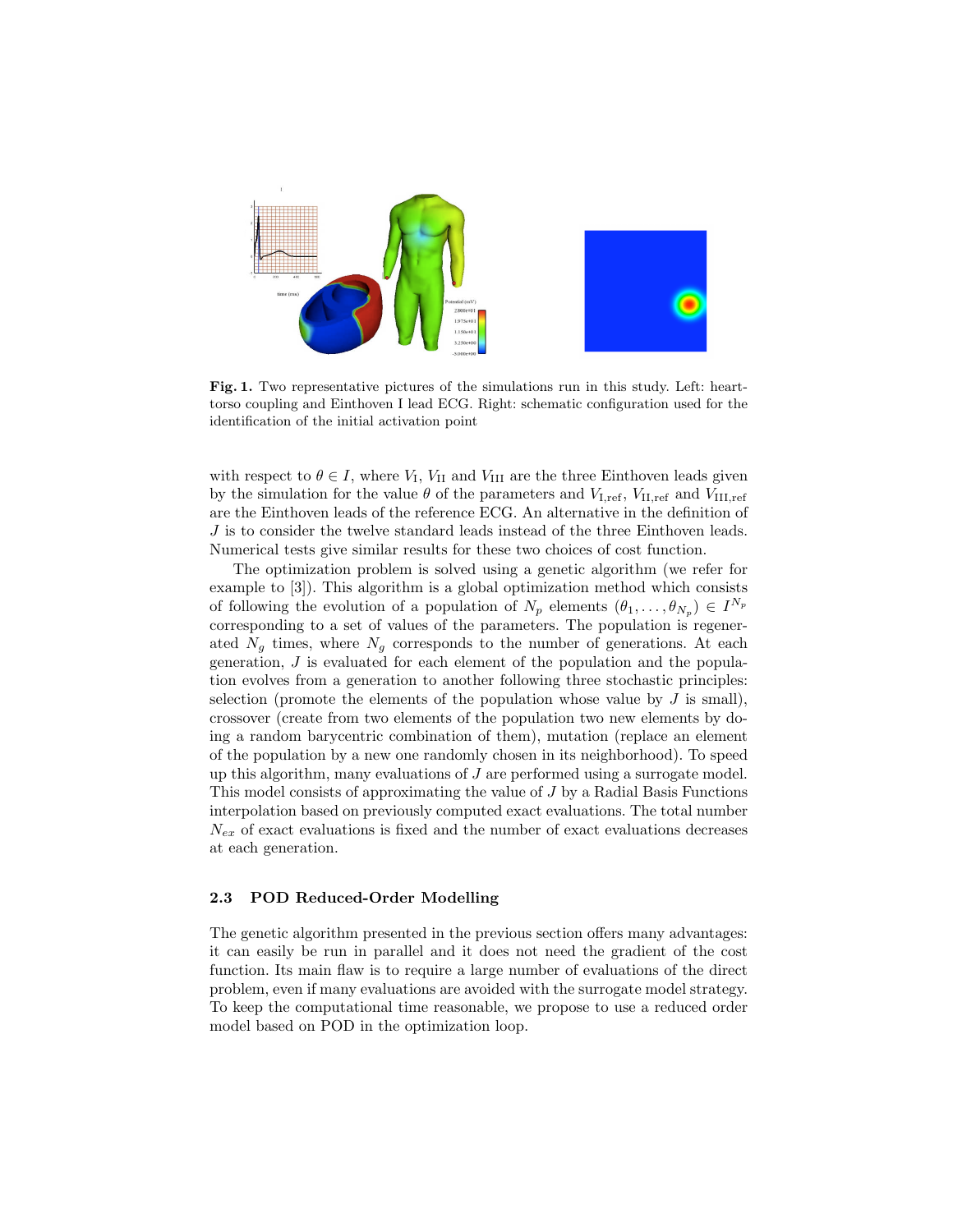Notions about the POD method. POD is a method to derive reduced models by projecting the system onto subspaces spanned by a basis of elements that contains the main features of the expected solution. We briefly recall this method here and refer the reader interested by more details to [4, 7] for example. To generate the POD basis associated with a precomputed solution  $u$  of an approximated Galerkin problem, we make a first numerical simulation (or set of simulations) and keep some snapshots  $u(t_k)$ ,  $1 \leq k \leq p$ . Then a singular value decomposition (SVD) of the matrix  $B = (u(t_1), \ldots, u(t_p)) \in \mathbb{R}^{N, p}$  is performed:  $B = USV'$ , where  $U \in \mathbb{R}^{N,N}$  and  $V \in \mathbb{R}^{p,p}$  are orthogonal matrices,  $S \in \mathbb{R}^{N,p}$ is the matrix of the singular values ordered by decreasing order, and  $N \geq p$  is the dimension of the Galerkin basis of the finite element method.

The  $N_{\text{modes}}$  first POD basis functions  $\{\Psi_i\}_{1 \leq i \leq N_{\text{modes}}}$  are then given by the  $N_{\text{modes}}$  first columns of U and the POD Galerkin problem is solved by looking for a solution of the type  $u =$  $\sum^N$  $i=1$  $\alpha_i(t)\varPsi_i.$ 

The  $N \times N$  sparse system of the finite element method is thus replaced by a full system of size  $N_{\text{modes}} \times N_{\text{modes}}$  with the POD method. To give a rough idea, it is generally possible to get a good accuracy for the problems at hand with  $N_{\text{modes}} \approx 100$ . With the time scheme used in this work, the matrix is constant over the time, since all the nonlinearities are treated explicitly. The matrix is therefore projected on the POD basis and factorized only once at the beginning of the computation. As a consequence, for the simulations presented in this paper, the reduced order model resolution is about one order of magnitude faster than the full order one.

Strategies to handle parameter perturbations To apply the POD method in parameter identification problems, a critical difficulty has to be faced: a POD basis generated from a solution obtained with a given set of parameters may be inaccurate to approximate a solution obtained from another set of parameters. The issue of the stability of a POD basis with respect to parameters perturbation is still the topic of active researches. The approaches proposed below are simple, but quite efficient for the considered problems. More sophisticated strategies, like interpolation of POD bases [1], could be considered in the future.

Assume that the parameters  $\theta$  lie in  $I \subset \mathbb{R}^n$ . The simplest method is the following:

– M1 : Only one POD basis is generated for a value  $\theta_0 \in I$ . This POD basis is then used for any  $\theta \in I$ .

As will be illustrated in section 3.1, approach M1 proves to be satisfactory for some parameters ( $\tau_{\text{close}}$  for example) but may be extremely inaccurate in other cases. To make the POD basis more robust with respect to parameter perturbation, two other methods are considered:

 $-$  M2 : Many POD bases are computed "off-line" for different values of  $\theta$  taken in a finite subset A of I. Next, for an arbitrary value  $\theta \in I$ , the POD basis corresponding to the closest value of  $\theta \in \mathcal{A}$  is used.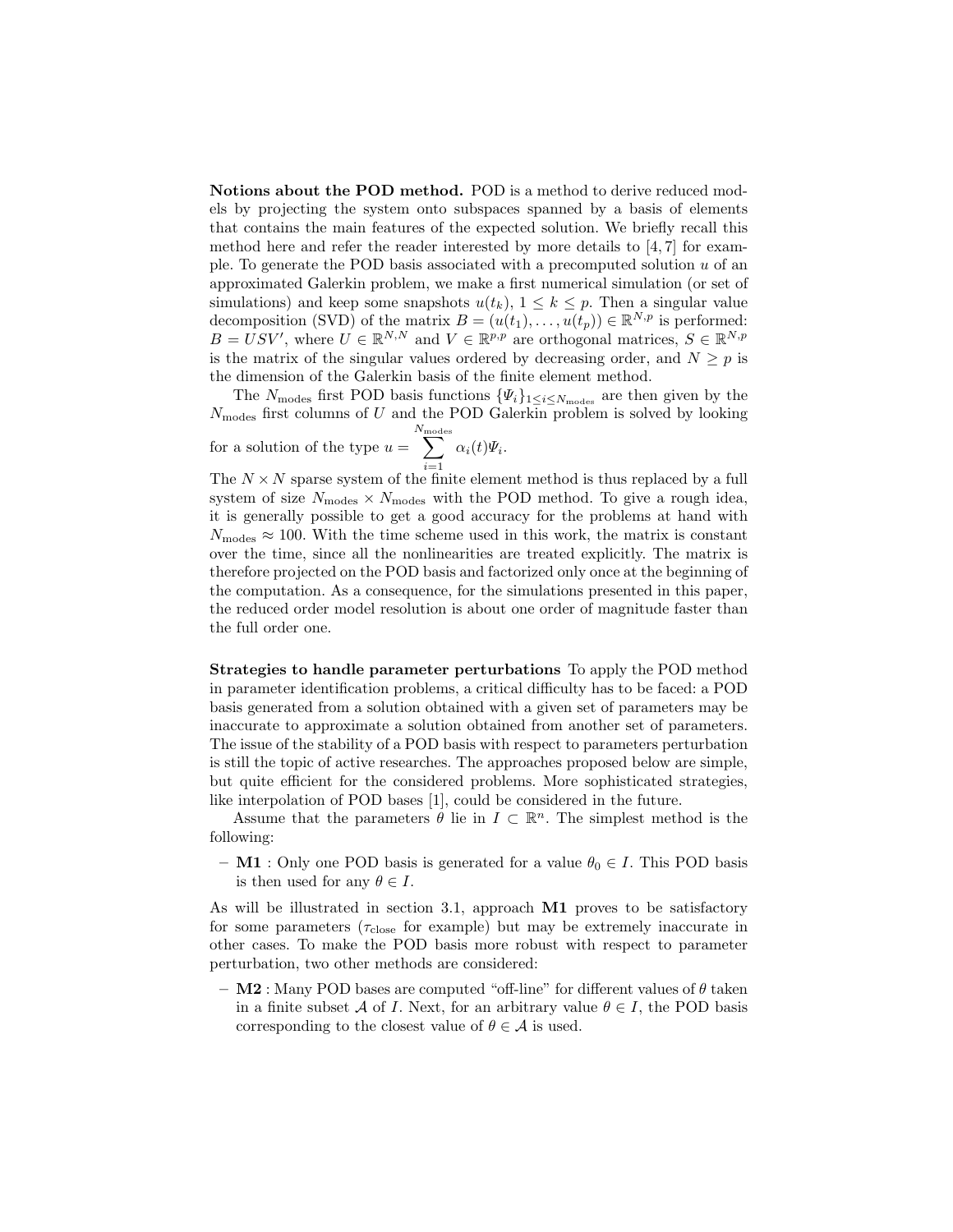– M3 : POD bases are computed from the combination of several simulations. More precisely, let us introduce  $\mathcal{A} = \{A_1, \ldots, A_m\}$  where  $A_l, 1 \leq l \leq m$  is a finite subset of I of cardinal  $k_l$ . For each l, for each value  $\theta_i \in \mathcal{A}_l, 1 \leq i \leq k_l$ , numerical simulations are run "off-line" and the snapshots  $u_{l,i}(t_k)$ ,  $1 \leq$  $k \leq p$  are stored. Then, these snapshots are gathered into the matrix  $B_l =$  $(u_{l,1}(t_1),...,u_{l,1}(t_p),u_{l,2}(t_1),...,u_{l,2}(t_p),...,u_{l,k_l}(t_1),...,u_{l,k_l}(t_p))$  which is used to generate the POD basis as before. Then, for each  $\theta \in I$ , the POD basis obtained for the closest set of parameters is used.

Method M1 is of course the cheapest, but the choice of  $\theta_0$  is somehow arbitrary and this approach is too crude in some configurations. In the two other methods  $M2$  and  $M3$ , the role of the finite set A is to reasonably sample the whole set  $I = I_1 \times \cdots \times I_n$  in order to capture different behaviors of the solutions. In practice, a grid can be defined on the parameters space. Then, for M2, the POD bases are precomputed on the vertices of the grid, whereas for **M3**, the POD bases are precomputed by element using the snapshots corresponding the vertices of the elements of the parameter grid.

## 3 Results

#### 3.1 Two illustrative examples of POD simulations

The accuracy of the POD approximation of the bidomain equations will only be evaluated on the ECG corresponding to the solution, since this is the only information used in the optimization loop.

Let us first consider the perturbation of parameter  $\tau_{\rm close}$  which corresponds to the characteristic closing time of ionic channels. In our model, the heart is divided in four regions where this parameter takes four different constant values. We focus on the value in the epicardium of the left ventricle  $\tau_{\text{close}}^{\text{epi}}$ , and in the right ventricle  $\tau_{\text{close}}^{\text{RV}}$ . A POD basis of 80 vectors is first constructed with  $(\tau_{\text{close}}^{\text{epi}}, \tau_{\text{close}}^{\text{RV}}) = (80, 80)$ . This basis is sufficient to get an excellent accuracy if the same experiment is run with the reduced order model. More interestingly, it still gives quite good results when  $(\tau_{\text{close}}^{\text{epi}}, \tau_{\text{close}}^{\text{RV}})$  are significantly modified. For example, Figure 2 (left) shows a comparison of the ECG get with the full and the reduced models corresponding to  $(\tau_{\text{close}}^{\text{epi}}, \tau_{\text{close}}^{\text{RV}}) = (90, 120)$ . The QRS is in excellent agreement, the T-wave is slightly underestimated, which is not surprising since  $\tau_{\text{close}}$  mainly affects the repolarization phase. It is interesting to note that for the values  $(\tau_{\text{close}}^{\text{epi}}, \tau_{\text{close}}^{\text{RV}}) = (80, 80)$ , the T-wave of the ECG is negative whereas it is positive with (90,120). It is therefore particularly satisfactory to obtain the correct T-wave orientation with the reduced order model after perturbing these coefficients.

Unfortunately, the accuracy obtained with a POD basis may get worse when other parameters are modified. This is the case for example with the parameter governing the initial activation: if we use a POD basis obtained from a reference simulation with an initial activation in the septum to run a reduced order simulation with an initial activation at the apex, the results are totally wrong, as shown in Figure 2 (right).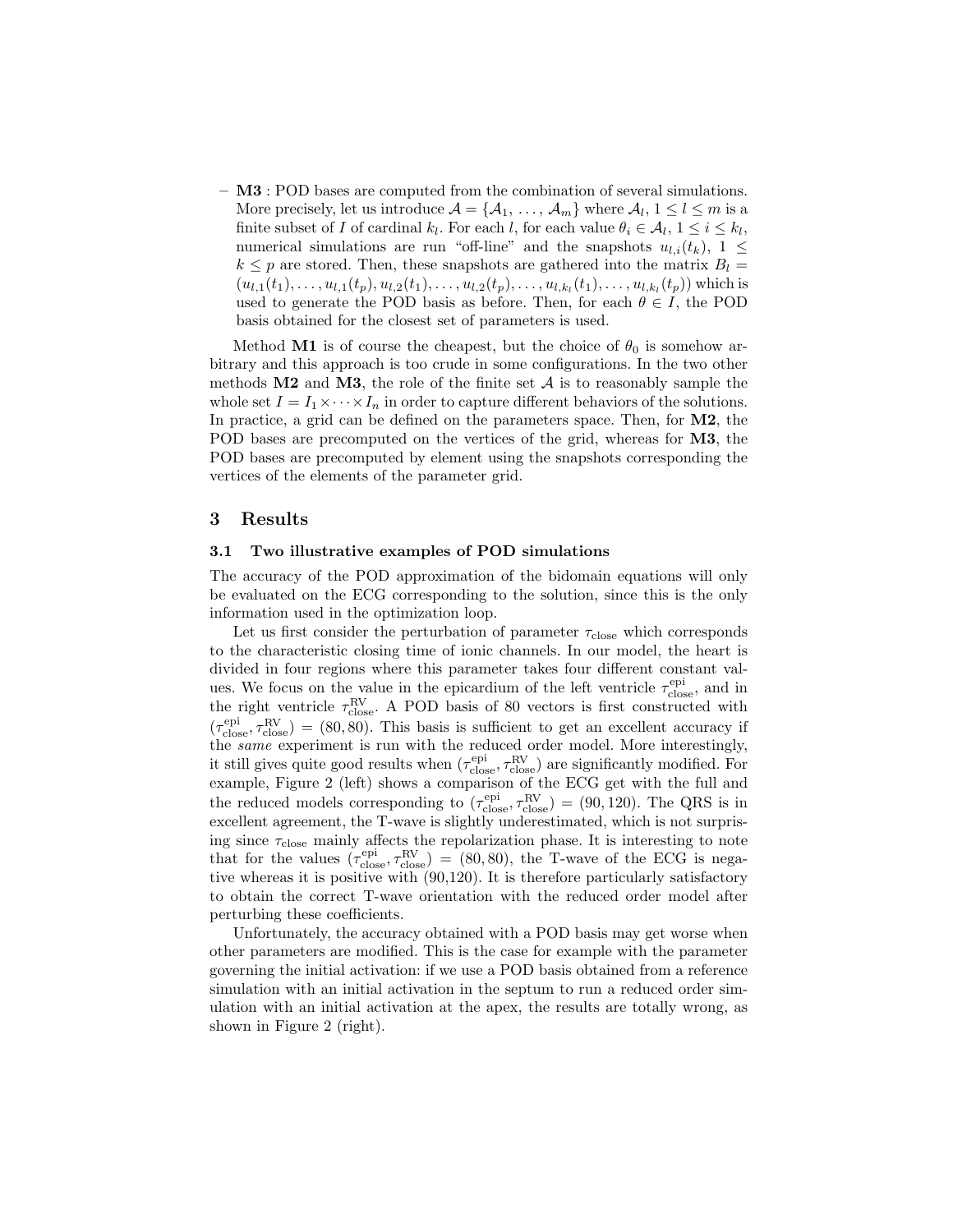

Fig. 2. Left: First leads of the ECGs with  $(\tau_{\text{close}}^{\text{epi}}, \tau_{\text{close}}^{\text{RV}}) = (90, 120)$ . Comparison of the ECGs obtained with the full model and with a POD basis generated with  $(\tau_{\text{close}}^{\text{epi}}, \tau_{\text{close}}^{\text{RV}}) = (80, 80)$ . Right: First leads of ECGs obtained for an initial stimulation in the apex. Comparison of the ECGs with the full model and with the POD basis obtained from a simulation with an initial activation on the septum.

#### 3.2 Identification of two ionic parameters

Based on the first three leads of the ECG, we wish to estimate  $\tau_{\rm close}^{\rm epi}$  and  $\tau_{\rm close}^{\rm RV}$ . In [2, Figure 24], it is shown that the ECG is quite sensitive to  $\tau_{\text{close}}$ . The reference ECG used in the cost function is obtained from a first numerical simulation with  $(\tau_{\text{close}}^{\text{epi}}, \tau_{\text{close}}^{\text{RV}}) = (90, 120)$  without using POD. Our goal is to test whether our identification algorithm based on POD and genetic algorithm is able to find these values out.

The parameters  $\theta = (\tau_{\text{close}}^{\text{epi}}, \tau_{\text{close}}^{\text{RV}})$  are searched for in the set [50,150]  $\times$ [50, 150]. The "exact" evaluations required by the optimization algorithm are based on the reduced order model using the 80 first POD modes. The results are summarized in Table 1 where the genetic algorithm is run with  $N_p = 25$ ,  $N_g = 15$  and  $N_{ex} = 150$  ("Population 1", top), and with  $N_p = 90$ ,  $N_g = 15$  and  $N_{ex} = 600$  ("Population 2", bottom).

For **M2**, we use  $A_1 = \{50, 60, 70, 80, 90, 100, 110, 120, 130, 140, 150\}$  and  $A_2 =$  $\{50; 70; 90; 110; 130; 150\}$ . Since the outcome of the genetic algorithm depends on the initial random population, the results presented correspond to a mean value of several runs. The relative error is defined by  $\max\left(\frac{|\tau^{\text{epi}}_{\text{close}}-90|}{90}, \frac{|\tau^{\text{RV}}_{\text{close}}-120|}{120}\right)$ . Table 2 shows the results obtained with Population 1 when the synthetic ECG used as reference is perturbed by a 1% or 4% noise.

#### 3.3 Identification of the initial stimulation

In this test, the computational domain is a parallelepiped of size  $[-2.5, 2.5] \times$  $[-2.5, 2.5] \times [0, 0.2]$  (Figure 1, right). The initial activation is applied on  $[c_1 - 0.2, c_1 + 0.2] \times [c_2 - 0.2, c_2 + 0.2] \times [0, 0.2]$ . Our goal is to identify the location  $(c_1, c_2)$  in  $[-2.5, 2.5] \times [-2.5, 2.5]$ . The standard ECG leads are replaced by the differences of potential  $u_{e}$  evaluated in three points of the boundary. The reference pseudo-ECG has been obtained with  $(c_1, c_2) = (1.8, -0.6)$ . The error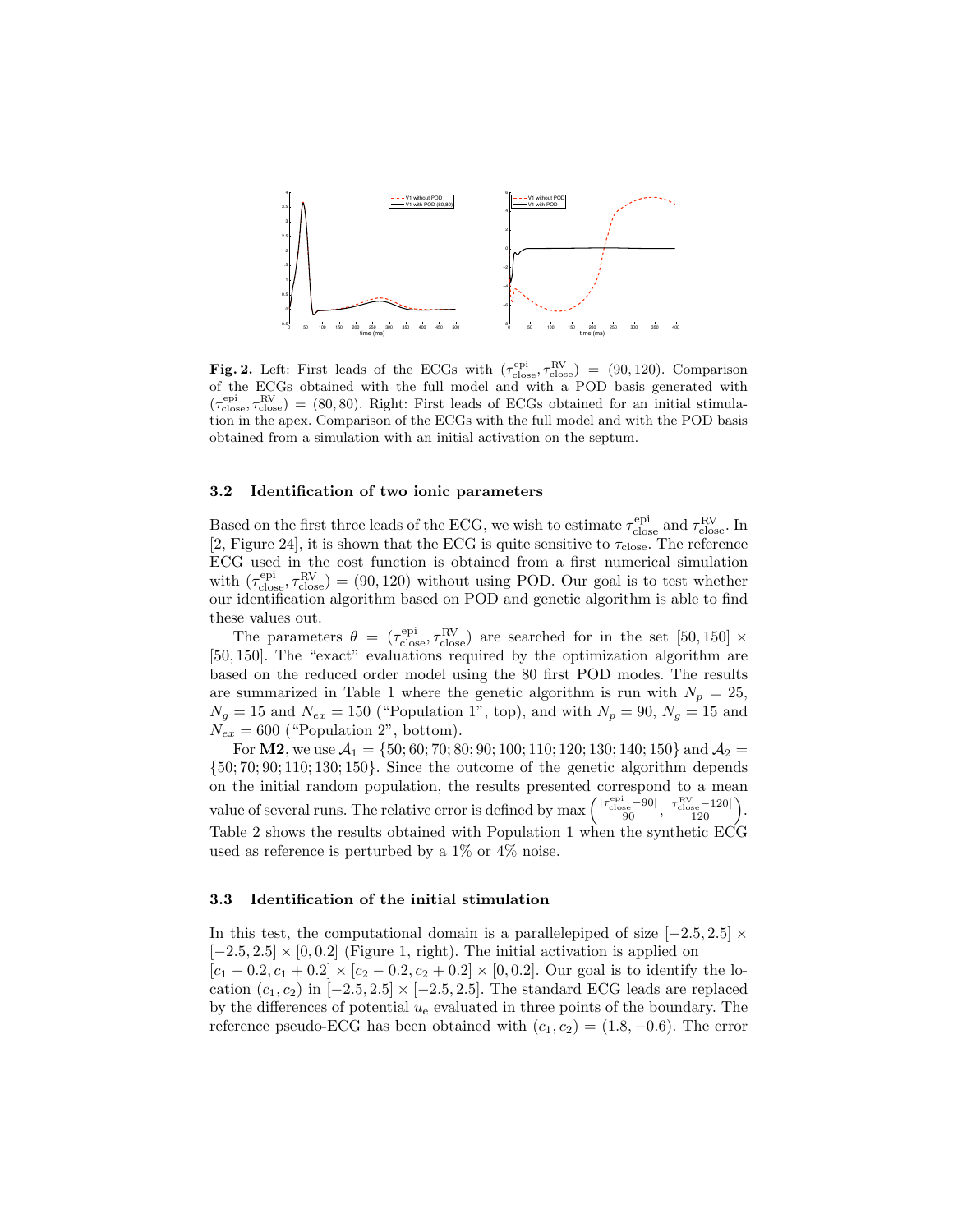| Population 1                                                      | $(\tau_{\text{close}}^{\text{epi}}, \tau_{\text{close}}^{\text{RV}})$ | Relative error Value of the              |               |
|-------------------------------------------------------------------|-----------------------------------------------------------------------|------------------------------------------|---------------|
|                                                                   |                                                                       | $(in \%)$                                | cost function |
| <b>M1</b> with $\theta_0 = (100, 100)$                            | (88.4, 122)                                                           | 1.8                                      | 0.23          |
| <b>M1</b> with $\theta_0 = (150, 50)$                             | (89.6, 127.1)                                                         | 5.9                                      | 6.4           |
| <b>M2</b> with $\mathcal{A} = \mathcal{A}_1 \times \mathcal{A}_1$ | (90.5, 120.5)                                                         | 0.6                                      | 0.08          |
| <b>M2</b> with $\mathcal{A} = \mathcal{A}_2 \times \mathcal{A}_2$ | (86.9, 117.5)                                                         | 3.4                                      | 0.9           |
| Population 2                                                      | $(\tau_{\text{close}}^{\text{epi}}, \tau_{\text{close}}^{\text{RV}})$ | Relative error Value of the<br>$(in \%)$ | cost function |
| <b>M1</b> with $\theta_0 = (100, 100)$                            | (87.7, 121.6)                                                         | 2.6                                      | 0.22          |
| <b>M1</b> with $\theta_0 = (150, 50)$                             | (85.7, 124.2)                                                         | 4.8                                      | 5.78          |
| <b>M2</b> with $\mathcal{A} = \mathcal{A}_1 \times \mathcal{A}_1$ | (90.2, 120.2)                                                         | 0.2                                      | 0.07          |
| <b>M2</b> with $\mathcal{A} = \mathcal{A}_2 \times \mathcal{A}_2$ | (89.8, 119.7)                                                         | 0.2                                      | 0.36          |

**Table 1.** Identification of  $(\tau_{\text{close}}^{\text{epi}}, \tau_{\text{close}}^{\text{RV}})$  (Reference value (90, 120)).

|                                            | $\int$ $(\tau_{\text{close}}^{\text{epi}}, \tau_{\text{close}}^{\text{RV}})$ [Value of the cost function |
|--------------------------------------------|----------------------------------------------------------------------------------------------------------|
| Noise of intensity $1\%$   $(89.6, 119.7)$ | 0.12                                                                                                     |
| Noise of intensity $4\%$   $(90.2, 119.9)$ | 0.8                                                                                                      |

**Table 2.** Identification of  $(\tau_{\text{close}}^{\text{epi}}, \tau_{\text{close}}^{\text{RV}})$  using **M2** with  $\mathcal{A}_1$  (Reference value (90, 120)).

is defined by  $\sqrt{(c_1 - 1.8)^2 + (c_2 + 0.6)^2}$ . In Table 3 columns 2 and 3, the parameters of the genetic algorithm are  $N_p = 25$ ,  $N_g = 12$  and  $N_{ex} = 150$ . In Table 3 columns 4 and 5, the same test is done with a larger population:  $N_p = 100$ ,  $N_g =$ 15 and  $N_{ex} = 1000$ . For **M2**,  $A_3 = \{-2.5, -2, -1.5, -1, -0.5, 0, 0.5, 1, 1.5, 2, 2.5\}$ and  $\mathcal{A}_4 = \{-2, -1, 0, 1, 2\}$ . For  $\mathbf{M3}, \mathcal{A} = \{\tilde{\mathcal{A}}_l, 1 \leq l \leq 36\}$  where  $\tilde{\mathcal{A}}_l$  contains the four vertices of the element l of the cartesian grid  $\{-2.5, -2, -1, 0, 1, 2, 2.5\}$  ×  ${-2.5; -2; -1; 0; 1; 2; 2.5}.$  For this simple geometry (about 5000 nodes), the direct simulation is not very time-consuming. It is therefore possible to solve the inverse problem with the full order model rather than with the POD.

|                                                                   | $(c_1, c_2)$    | Error | $(c_1, c_2)$    | Error |
|-------------------------------------------------------------------|-----------------|-------|-----------------|-------|
| <b>M1</b> with $x_0 = (0, 0)$                                     | $-1.6, -1.6)$   | 3.5   | $-1.5, -1.7$    | 3.5   |
| <b>M2</b> with $\mathcal{A} = \mathcal{A}_3 \times \mathcal{A}_3$ | $(1.71, -0.54)$ | 0.11  | $(1.81, -0.66)$ | 0.06  |
| <b>M2</b> with $\mathcal{A} = \mathcal{A}_4 \times \mathcal{A}_4$ | $(1.92, -0.59)$ | 0.12  | $(2.07, -0.54)$ | 0.28  |
| MЗ                                                                | $(1.96, -0.61)$ | 0.16  | $(1.97, -0.62)$ | 0.17  |
| without POD                                                       | $(1.57, -0.56)$ | 0.23  | $(1.74, -0.51)$ |       |

Table 3. Identification of  $(c_1, c_2)$  (Reference value  $(1.8, -0.6)$ ). Columns 4 & 5 correspond to a larger population in the genetic algorithm than columns  $2 \& 3$ .